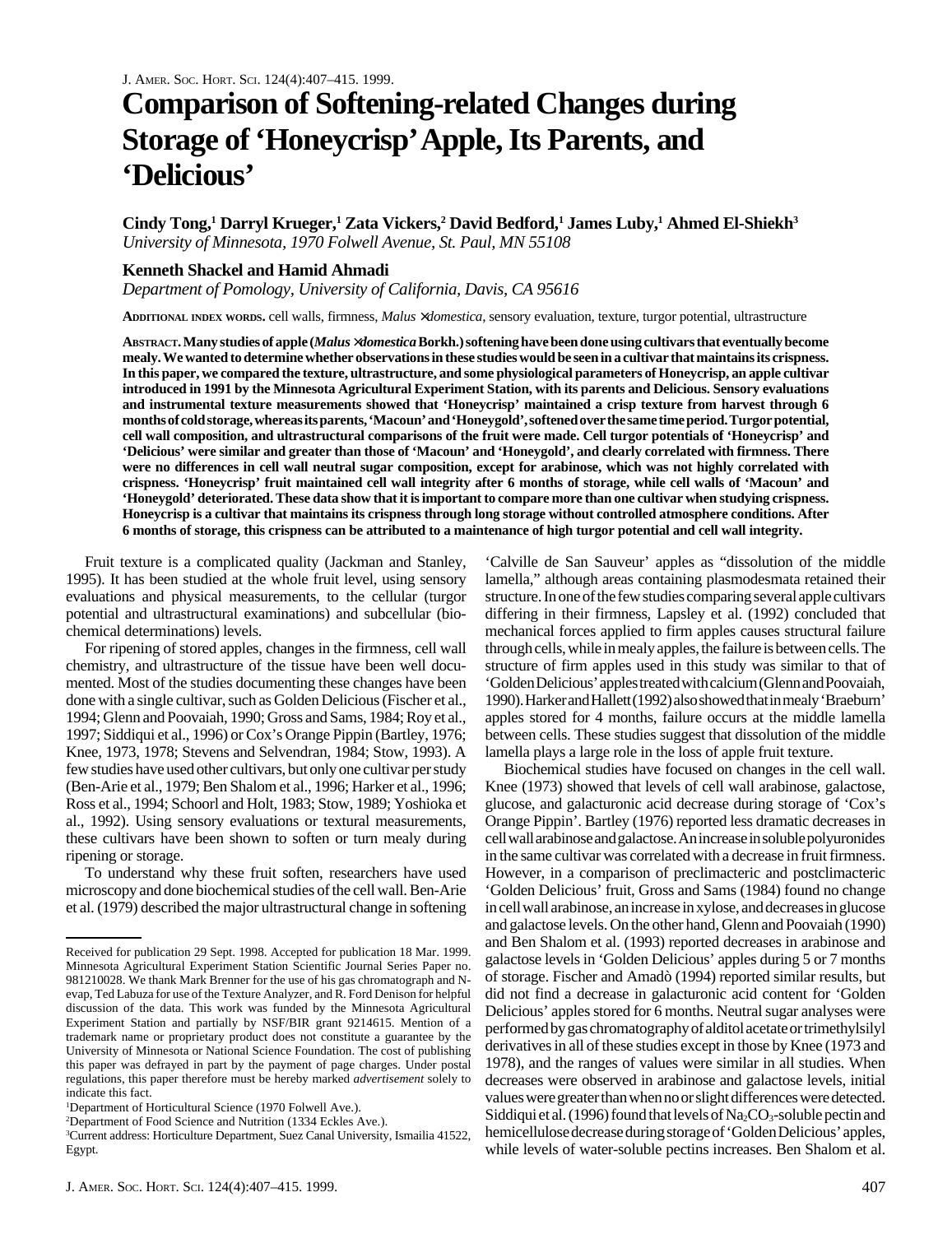(1996) obtained similar data for 'Anna' apples stored for 2 months, and found a decrease in cell wall galactose but not in arabinose during this time period. Hence the roles of cell wall neutral sugars and uronides in apple fruit texture are unclear.

Unlike the cultivars used in the above studies, Honeycrisp is a cultivar introduced by the Minnesota Agricultural Experiment Station in 1991, which remains crisp through 9 months of cold storage under normal atmospheric conditions (Luby and Bedford, 1992). The parents of 'Honeycrisp' are 'Macoun' and 'Honeygold', which soften noticeably within 6 months of cold storage. We wanted to determine whether changes in the studies described above would be observed in 'Honeycrisp' and its parents. We compared the textural, ultrastructural, and cell wall and turgor potential changes occurring during their storage. Such a comparison of a long-storing cultivar with short-storing parents would be useful in determining what characteristics may be important in breeding for crispness. Delicious was included in this study because it is a cultivar that is familiar to many people around the world.

### **Materials and Methods**

**PLANT MATERIAL.** Fruit from four cultivars (Honeycrisp, Delicious, Honeygold, and Macoun) were harvested from at least 10 trees and pooled at each of two sites. The sites were the Horticulture Research Center of the University of Minnesota in Chanhassan (northern site, lat. 45°52'N) and commercial orchards (southern site, lat. 43°10'N). Fruit were harvested when in the 3.0 to 4.0 range according to a starch test using 'Granny Smith' as a standard  $(1 =$ 100% starch,  $6 = 0\%$  starch). At least one fruit was harvested from each side (in the order north, east, west, south) of a tree, at a height of 90 to 150 cm, and within the first 30 cm from the periphery. Fruit were stored at 0 to 2 °C in open-topped cardboard boxes under ambient air conditions. Relative humidity varied between 92% to 97%. On each measurement date, fruit were randomized using a random number table and selected for each of the evaluations and analyses described below. Because fruit were harvested from many trees, pooled, then randomized, the experimental design was completely randomized with each fruit as an experimental unit. Cultivar, location, and storage time were considered as treatments.

Many 'Honeygold' fruit from the southern location were rotten by the sixth month of storage. Rotten fruit were discarded, and the remaining fruit were randomized for the sensory evaluations and turgor potential measurements. Because these measurements were done first, there were no fruit left for textural and ultrastructural studies.

**SENSORY EVALUATIONS.** Subjects were consumer panels of 72 students and staff from the University of Minnesota that liked apples and were available for the test. Many were employees or students of the Departments of Food Science and Nutrition or Horticultural Science at the University of Minnesota. They were paid for their participation. Some subjects participated in more than one of the storage tests.

Before testing, the apples were brought to room temperature, washed, cored and cut into eight wedges (except the 'Macoun' apples, which were small and were cut into six wedges). Immediately after cutting, the wedges were immersed into a mixture of 5 g Fruit Fresh, dissolved in 250 mL water, then placed into coded 120mL cups and served. Slices were held no longer than 1 h between cutting and serving. Fruit Fresh has a taste base similar to that of apples, but its effects on the sensory evaluations were not documented.

Each judge received all nine samples at one time with nine separate scoresheets. Judges tasted the samples in random order and

rated their overall liking for the apple, their liking of the flavor and of the texture, and the crispness, firmness, mealiness, and juiciness. Ratings were made on line scales labeled at the ends. The hedonic scales were labeled dislike extremely at the left end and like extremely at the right end. Other scales were labeled none at the left and extreme at the right.

**ETHYLENE AND RESPIRATION MEASUREMENTS.** Ethylene and carbon dioxide production were measured from 10 fruit of each cultivar and location using an automated system (Watada and Massie, 1981) equipped with a gas chromatograph (model 5890; Hewlett Packard, Palo Alto, Calif.) with flame-ionization and thermal conductivity detectors and two 80/100 Porapak Q (182  $\times$  318 mm) columns (Supelco, Bellefonte, Pa.).

**TEXTURE ANALYSES.** Fruit used in the ethylene and respiration measurements were used for texture analyses. Individual fruit were cut in half lengthwise. Half of a fruit was peeled, weighed, and frozen at –20 °C for later cell wall extractions. The other half of the fruit was used for texture analyses.

Texture analyses were done using a texture analyzer (TA.XT2; Texture Technologies Corp., Scarsdale, N.Y.). For fracture force measurements, 7-mm cylinders of apple cortex tissue were removed between the periphery and seed core from the equator of the fruit and placed on a stainless steel support with 2 anvils set ≈4 cm apart. Force was applied perpendicularly to the apple cylinder with a blunt-edged anvil descending at a speed of  $0.5$  mm·s<sup>-1</sup>. The force required to break the cylinder was recorded. Broken cylinders were put immediately into fixative for transmission electron microscopy.

Compression (firmness) was measured by taking a quarter of an apple, and cutting the skin off to form a flat surface. The quarter piece was laid skin side up on a flat platform. Force was applied to the piece using a round probe 1 cm in diameter descending at a speed of 0.5 mm·s<sup>-1</sup>. The force required to puncture the apple tissue to a depth of 5 mm was recorded.

**TURGOR MEASUREMENTS.** The turgor potential of cells located 150 to 1000 mm below the surface of an intact apple fruit were measured on a sample of three to four fruit from each cultivar, orchard location, and storage period unless stated otherwise. Fruit were removed from cold storage after 3 or 6 months and allowed to reach room temperature ( $\approx$ 20 °C) at least 2 h before turgor potential measurements. Due to instrument problems, measurements were not made for 1 month old apples. Turgor potential was measured with a micropressure probe (e.g., Steudle, 1993) using glass capillaries prepared as described by Shackel et al. (1987). The orientation of the tissue, probe, and microscope was similar to that described by Shackel et al. (1991), with the capillary parallel to the microscope plane of focus and penetrating the skin surface of the apple at right angles to a depth of 0.1 to 1 mm. To achieve this orientation with intact apples, a very long working distance (31 mm) microscope objective was used (20×, SL20, Mitutoyo, Yokohama, Japan), in combination with vertical illumination (BHMJ system, Olympus, Tokyo, Japan). The preparation of strong and sharply pointed glass capillaries presumably avoided the difficulties of tip breakage described by Steudle and Wieneke (1985) in apple, so that penetration through an intact apple skin was possible. The methodology used to measure the turgor of subepidermal cells was to press the probe tip into the tissue, sacrificing the epidermal and first few subepidermal cells in order to obtain an observable oil/cell sap boundary external to the tissue, as described in Cosgrove and Cleland (1983). It was usually possible to penetrate the tissue, obtain an observable oil/sap boundary, and subsequently measure 3 to 5 cells at progressively deeper positions below the surface. A motorized piezo-electric manipulator (Stoelting Co., Wood Dale, Ill.) was used to carry the pressure probe, impale the cells, and to measure the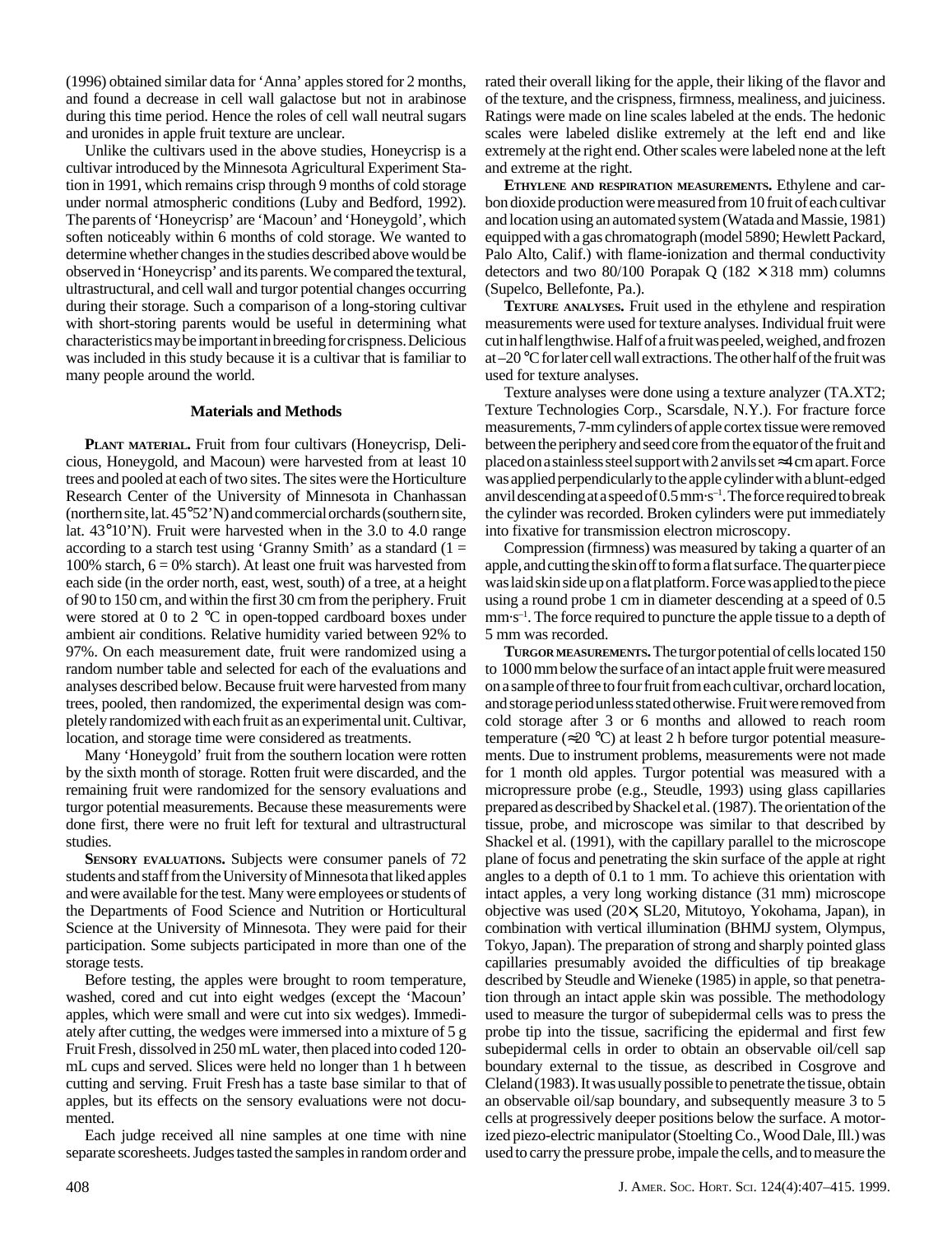depth of the cell below the tissue surface. At least two series of cells were measured at each of 2 equatorial positions on opposite sides of the fruit, and as found by Cosgrove and Cleland (1983), after meniscus establishment the measured turgor of sequentially penetrated subepidermal cells was quite uniform (typically  $\pm$  se = 0.02 MPa).

For fruit stored for 6 months, puncture tests were used to estimate the firmness of each fruit following the measurement of fruit cell turgor. Two to four measurements of the maximum force required to press an 11.1-mm-diameter probe 5 mm into an intact fruit (skin removed) were made at a speed of  $0.5 \text{ mm} \cdot \text{s}^{-1}$ , using an Instron universal testing system (Instron Corp., Canton, Mass.).

**CELL WALL ANALYSES.** Cell wall material was extracted and fractionated from previously frozen tissue using the method of Gross and Sams (1984). Samples from fruit stored for 1 and 6 months were fractionated all at the same time. Neutral sugar analyses were performed according to the method of Blakeney et al. (1983) using an SP-2340 fused silica (30 m  $\times$  0.32 mm ID) capillary column (Supelco, Bellefonte, Pa.). Uronide determinations were done using the method of Ahmed and Labavitch (1977) except that cell walls were hydrolyzed in  $2 \text{ mol} \cdot L^{-1}$  trifluoroacetic acid, instead of sulfuric acid. The presence of neutral sugars was corrected for using sodium hydroxide in place of p-diphenylphenol.

**TRANSMISSION ELECTRON MICROSCOPY (TEM).** Apple cylinders from the fracture tests were used for TEM. Fractured cylinder pieces were oriented fracture side down in tubes containing cold fixative solution. Two sets of samples were fixed in 2.5% glutaraldehyde in  $0.1 \text{ mol} \cdot L^{-1}$  sodium cacodylate buffer, pH 7.2, at room temperature for at least 8 h (Roland and Vian, 1991). After 3 buffer washes, 1 mm cubes were cut from the fixed tissue and postfixed for 2 h in 1% osmium tetroxide prior to ethanol dehydration, infiltration, embedding, and polymerization in Spurrs resin. Sections (90 nm) were cut, poststained, and photographed in a Philips CM12 Transmission Electron Microscope. Sections were cut from three to five different samples for each apple type;  $\approx$  6 to 10 photos were taken of cell walls at magnifications from 3000 to 25,000×. Lower magnifications were used first to observe cell walls, followed by higher magnifications to see finer cell wall structures. Samples were compared for discontinuity of the plasma membranes, separation of plasma membrane from cell walls, and fraying of cell walls.

**STATISTICAL ANALYSES.** Statistical analyses of sensory data, ethylene production and respiration rates, texture measurements, turgor potential data, and cell wall neutral sugar composition were done using the GLM procedure of SAS (SAS Institute Inc., Cary, N.C.). Means were separated using the Student-Newman-Keuls test with *P*  $= 0.05$ , except for turgor potential data in which  $P = 0.01$ . Correlation analyses of arabinose and texture data were done using CoStat (CoHort Software, Minneapolis, Minn.). Except for ultrastructural determinations, only data significant at  $P = 0.05$  is discussed, unless stated otherwise.

For sensory evaluations, an analysis of variance (ANOVA) was used at each test time to determine whether the nine apple samples differed from each other on any of the attributes (model: sensory attribute = judge, apple). ANOVAs were also used to determine differences among the four cultivars and the two growing locations  $(model: attribute = judge, cultivar, location, cultivar \times location). For$ turgor potential and cell wall analyses, individual fruit were used as replications for each combination of cultivar, location, and storage period (models: turgor potential = cultivar, location, cultivar  $\times$  $location$ ; cell wall attribute = time, location, cultivar, time  $\times$  location, location  $\times$  cultivar, time  $\times$  cultivar, time  $\times$  location  $\times$  cultivar). All mean squares are from type III (partial) sum of squares.

### **Results**

**SENSORY EVALUATIONS.** The best liked apple cultivar at 1 month was 'Honeygold', followed by 'Honeycrisp' and then 'Delicious' and 'Macoun' (Fig. 1A). The overall liking scores showed a similar pattern with the flavor liking scores and the sweetness scores (data not shown). At 1 month, subjects liked the texture of 'Honeycrisp' best (Fig. 2A). However, at this age the flavor, as opposed to the texture, appeared to have driven the liking of the apples (Fig. 1B).

 'Honeycrisp' apples grown from the northern site were generally better liked and had better liked flavor and texture than the 'Honeycrisp' apples from the southern location. The other three apple cultivars had better flavor, texture, and overall liking when grown in the south. Apple cultivar was highly significant (*p* < 0.0001 difference for all sensory attributes). Growing location was generally not significant, but most cultivar x growing location interactions were significant.



Fig. 1. Evaluations of overall liking (**A**) and flavor liking (**B**) by sensory panels of apple fruit stored for 1,3, or 6 months. Different samples were tasted at each time point. Lines connecting time points show trends, not continuous changes, over time.  $\triangle$  = 'Honeycrisp',  $\nabla$  = 'Delicious',  $\square$  = 'Honeygold',  $\blacklozenge$  = 'Macoun'; closed symbols = northern samples, open symbols = southern samples.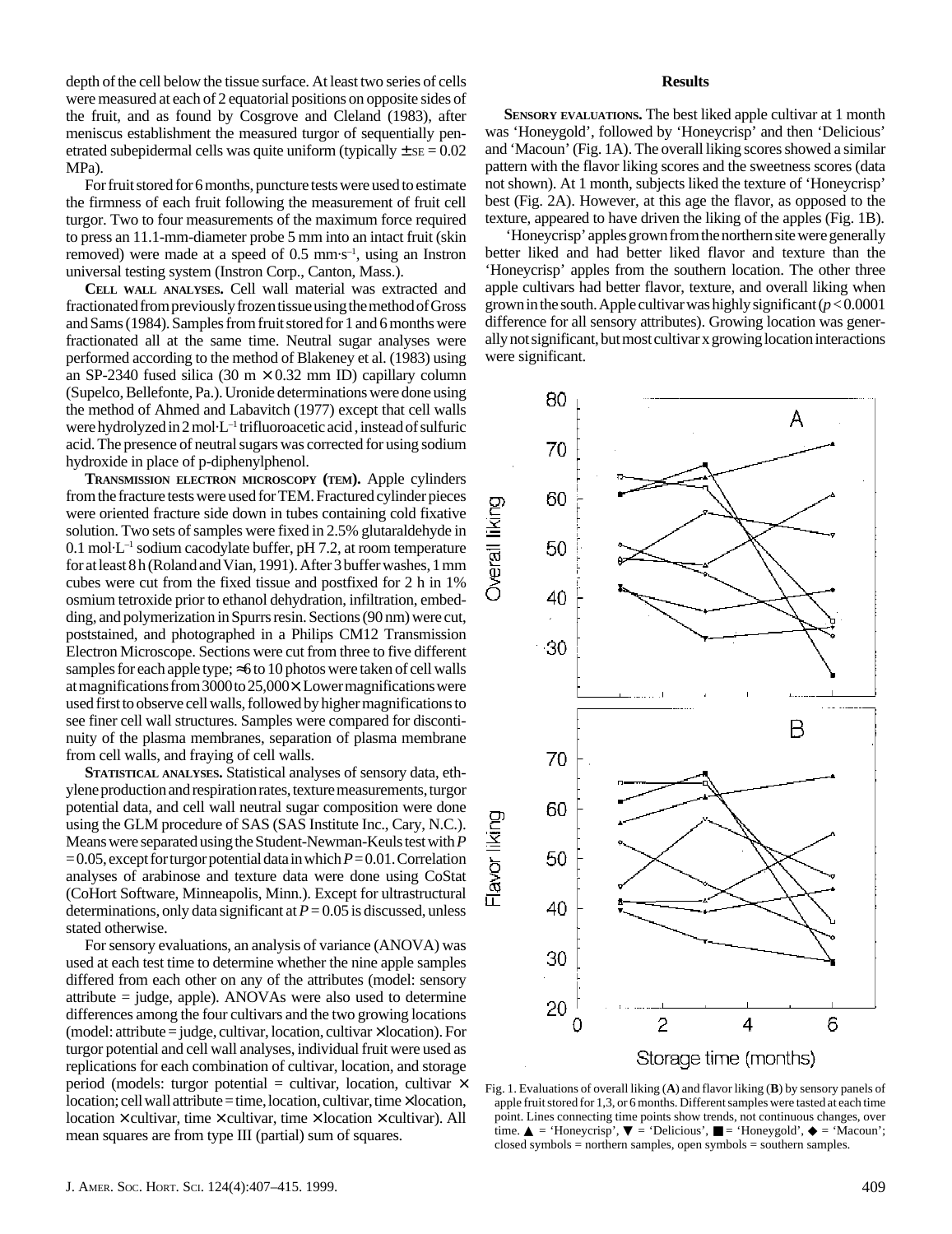'Honeycrisp' apples from the north were better liked throughout storage time and had better liked flavor (Fig. 1) and texture (Fig. 2) than 'Honeycrisp' apples grown in the south. 'Honeycrisp' and 'Honeygold' apples from both sites and the 'Delicious' apples grown in the southern area maintained their relatively higher liking with storage time, while the 'Delicious' apples from the north and all the 'Macoun' apples declined slightly in overall liking compared with the others. These declines in overall liking were matched by declines in flavor liking. Again, the flavor liking appeared to drive the overall liking of the apples.

'Honeycrisp' apples were clearly the best liked apples at 6 months. They had the best liked flavor (Fig. 1B) and texture (Fig. 2A). They were firmer and juicier(data not shown) at 6 months than were the other apples.

A dramatic drop in relative liking for 'Honeygold' apples was the most striking observation from the 3 to the 6 month data. This was accompanied by similar decreases in both flavor and texture liking (Figs. 1B and 2A). The crispness (Fig. 2B), firmness, and juiciness of these apples dropped considerably from 3 to 6 months.

'Macoun' and 'Delicious' apples were generally liked better, and had better texture and flavor when grown at the southern locations (Figs. 1 and 2A) whereas 'Honeycrisp' apples were always liked better, and had better flavor and texture when grown at the northern location. Statistical interactions between growing location and cultivar were nearly always significant for all sensory attributes and time periods.

**ETHYLENE PRODUCTION AND RESPIRATION.** Overall, ethylene production and respiration rates were affected by cultivar or storage time but not orchard location (data not shown). There were interactions between cultivar and location or time, and between time, location, and cultivar. Variabilities in ethylene production and respiration rates between samples for each cultivar and location were large, so it is not possible to determine whether changes that occurred over time for individual cultivars were significant, suggesting that these fruit were climacteric or postclimacteric after 1 month of storage.

**TEXTURE ANALYSES.** In general, there was good agreement be-





Storage time (months)

Fig. 2. Evaluations of texture liking (**A**) and crispness (**B**) by sensory panels of apple fruit stored for 1, 3, or 6 months. Different samples were tasted at each time point. Lines connecting time points show trends, not continuous changes, over time.  $\triangle$  = 'Honeycrisp',  $\nabla$  = 'Delicious',  $\square$  = 'Honeygold',  $\blacklozenge$  = 'Macoun'; closed symbols = northern samples, open symbols = southern samples.

Fig. 3. Fracture (**A**) and puncture(**B**) force of apples stored for 1,3, or 6 months. Different fruit were used at each time point, so lines connecting time points indicate trends, not continuous changes, over time. At 6 months, all 'Honeygold' apples from the southern location exhibited internal breakdown, so were not used for these measurements. Means with different letters are significantly different at  $P = 0.05$  with the Stydent-Newman-Keuls test.  $\triangle$  = 'Honeycrisp',  $\nabla$  = 'Delicious',  $\blacksquare$  = 'Honeygold',  $\blacklozenge$  = 'Macoun'; closed symbols = northern samples, open symbols = southern samples.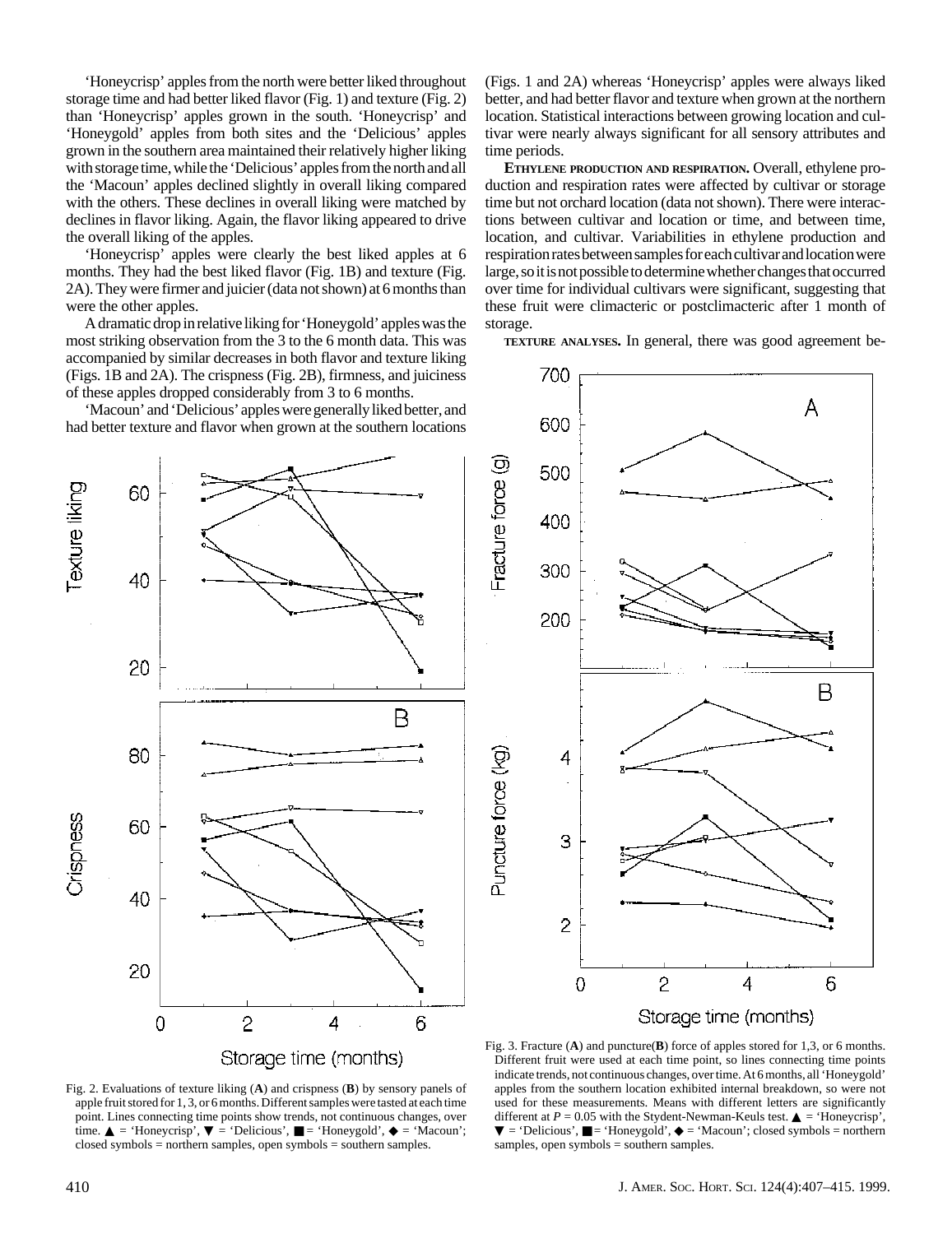Table 1. Mean cell wall neutral sugar content, percentage, and uronide levels of the different apple varieties after 1 and 6 months of storage and abbreviated ANOVA. HC = 'Honeycrisp', D = 'Delicious', MC = 'Macoun', HG = 'Honeygold', rha = rhamnose, ara = arabinose, xyl = xylose, man = mannose,  $gal = galactose, glc = glucose, cw = cell wall. Units for the neutral sugars and uronide is mg·g<sup>-1</sup> (fresh weight basis). For each mean at one month, n$  $= 56$  and at 6 months, n = 65. In the ANOVA table, T = time, C = cultivar, L = location.

| Time                  | rha<br>ara |       | xyl   |       |              | man   |       | gal   |        | glc    |       | cw(%) |       | Uronide |       |         |
|-----------------------|------------|-------|-------|-------|--------------|-------|-------|-------|--------|--------|-------|-------|-------|---------|-------|---------|
| (month)               |            | 6     |       | 6     |              | 6     |       | 6     |        | 6      |       | 6     |       | 6       |       | 6       |
| HС                    | 0.13       | 0.2   | 1.17  | 1.13  | 0.46         | 0.74  | 0.07  | 0.12  | 0.52   | 0.72   | 0.26  | 0.30  | 1.05  | 1.02    | 0.84  | 0.79    |
| D                     | 0.13       | 0.20  | 1.08  | 0.84  | 0.50         | 0.73  | 0.07  | 0.09  | 0.35   | 0.49   | 0.48  | 0.31  | 1.15  | 1.03    | 1.09  | 0.65    |
| МC                    | 0.14       | 0.22  | 1.38  | 0.76  | 0.61         | 0.82  | 0.08  | 0.10  | 0.78   | 0.80   | 0.30  | 0.33  | 1.03  | 0.92    | 0.66  | 0.49    |
| HG                    | 0.10       | 0.22  | .09   | 0.86  | 0.46         | 0.73  | 0.06  | 0.09  | 0.63   | 0.91   | 0.22  | 0.32  | 1.03  | 0.80    | 0.83  | 0.40    |
| pooled SE             | 0.005      | 0.005 | 0.04  | 0.03  | 0.02         | 0.02  | 0.005 | 0.005 | 0.02   | 0.02   | 0.02  | 0.01  | 0.004 | 0.006   | 0.03  | 0.02    |
|                       |            |       |       |       | Mean squares |       |       |       |        |        |       |       |       |         |       |         |
| Factor                |            | df    |       |       | rha          | ara   |       | xyl   | man    |        | gal   |       | glc   | cw(%)   |       | Uronide |
| T                     |            |       |       |       | 0.167        | 3.345 |       | 1.331 | 0.022  |        | 0.477 |       | 0.017 | 0.423   |       | 3.266   |
| L                     |            |       | 0.014 |       | 0.038        |       | 0.236 | 0.005 |        | 0.0007 |       | 0.120 | 0.005 |         | 0.001 |         |
| $\mathcal{C}$         | 3          |       |       | 0.003 |              | 0.401 | 0.119 |       | 0.002  |        | 0.827 | 0.134 |       | 0.411   |       | 1.130   |
| $T \times L$          |            |       |       | 0.002 |              | 1.685 |       | 0.234 | 0.0002 |        | 0.122 |       | 0.511 | 0.182   |       | 1.714   |
| $L \times C$          | 3          |       |       | 0.004 |              | 0.415 |       | 0.115 | 0.0003 |        | 0.118 |       | 0.061 | 0.488   |       | 0.408   |
| $T \times C$          | 3          |       | 0.002 |       | 0.577        |       | 0.013 | 0.002 |        | 0.042  |       | 0.076 | 0.303 |         | 1.207 |         |
| $T \times C \times L$ |            | 2     |       |       | 0.001        | 0.505 |       | 0.022 | 0.004  |        | 0.020 |       | 0.084 | 0.005   |       | 0.286   |

tween fracture force and sensory crispness data (Figs. 3A and 2B). Fracture force analyses showed that the 'Honeycrisp' apples were harder to fracture than the other apple cultivars (Fig. 3A). Instrumental firmness measurements (Fig. 3B) showed that 'Honeycrisp' apples were also firmer than all other cultivars except for the southern 'Delicious' samples at 1 and 3 months.

When the southern 'Honeygold' apples were cut open after 6 months of storage, all of them exhibited internal breakdown, so were not used for texture, cell wall, and ultrastructural analyses.

**CELL WALL ANALYSES.** The only consistent difference in neutral sugars between 'Honeycrisp' and the other cultivars was in arabinose content (Table 1). Arabinose content increased between 1 and 6 months in the 'Honeycrisp' and northern 'Delicious' samples. The correlation coefficient (*r*) between the 6-month data for arabinose content and fracture force for all cultivars and locations was 0.58, while  $r = 0.51$  for arabinose and firmness. The correlation coefficients for mean arabinose and mean fracture force or mean firmness were 0.86 and 0.78, respectively. However, these correlation coefficients were derived from only four genotypes.

The percentage of cell wall decreased for 'Macoun' and 'Delicious' apples over storage time, but remained constant for the other cultivars (Table 1). Uronide content decreased over storage time for all cultivars.

**TURGOR POTENTIAL MEASUREMENTS.** Cell turgor potential declined in all cultivars between 3 and 6 months of cold storage, but for both storage durations, consistent and highly significant cultivar differences in cell turgor were observed, with 'Honeycrisp' and 'Delicious' exhibiting the highest and 'Honeygold' and 'Macoun' exhibiting the lowest turgors (Table 2). Time and cultivar were both very highly significant ( $p < 0.001$ ). For the fruit measured after 6 months of storage, there was a clear, positive correlation of puncture force to turgor potential (Fig. 4). Within each location and cultivar there was some fruit-to-fruit variability, but in particular, two 'Delicious' fruit exhibited much higher turgor and firmness than any of the other 'Delicious' fruit (shown separately in Fig. 4).

**ULTRASTRUCTURAL OBSERVATIONS.** Representative TEM photographs are shown in Figs. 5–8. In general, a decline in overall plasma membrane continuity with storage time was observed for all cultivars, with the exception of 'Honeycrisp' and 'Delicious' from the southern location. This was characterized by thinning, breaks, and

convolution of the plasma membrane, and its separation from the cell wall. Deterioration in cell wall integrity over storage time, characterized by separation of laminates and appearance of fenestration, was also observed, similar to that observed by Ben-Arie et al. (1979) and Roy et al. (1997). Depolymerization of the cell wall was characterized not only by the deterioration of the middle lamella (Roy et al., 1997), but also by deterioration of cell wall next to the plasma membrane. This was especially notable in the vicinity of the plasmodesmata, and was evident in all the cultivars studied. 'Honeycrisp' apples showed less of this deterioration after 6 months of storage.

'Macoun' apples from the northern location showed good middle lamella and cell wall continuity after 1 month of storage (Fig. 5A). Very fine lamellate laminates were visible everywhere in the cell walls. The plasma membrane was somewhat undulating and closely followed the cell wall. After 6 months, a breakdown in cell wall lamellae and plasma membrane continuity was observed (Figs. 5B and C). Plasma membranes not only became very convoluted, separating from the cell walls, but also dissociated, leaving very frayed lamellae at the surface of the cell wall (Fig. 5C). The middle lamellae appeared more diffuse. Lucent areas of cell corners were large and sometimes separated more with increasing age. Electrondense deposits were numerous in cell walls, especially at cell

Table 2. Cell turgor potential (mean  $\pm$  1 sD) for each cultivar at 3 and 6 months of cold storage and abbreviated ANOVA with significance of F tests indicated by asterisks. Sample number for each mean is in parentheses,  $SS =$  type III sum of squares.

|                | Cell turgor potential (MPa) |              |                     |              |  |  |  |  |  |
|----------------|-----------------------------|--------------|---------------------|--------------|--|--|--|--|--|
| Cultivar       | 3 months                    |              |                     |              |  |  |  |  |  |
| Honeycrisp     | $0.63 \pm 0.08(5)$          |              | $0.39 \pm 0.06$ (6) |              |  |  |  |  |  |
| Delicious      | $0.59 \pm 0.06$ (6)         |              | $0.48 \pm 0.20(8)$  |              |  |  |  |  |  |
| Honeygold      | $0.35 \pm 0.04$ (6)         |              | $0.22 \pm 0.05$ (8) |              |  |  |  |  |  |
| Macoun         | $0.32 \pm 0.08$ (6)         |              | $0.19 \pm 0.02$ (8) |              |  |  |  |  |  |
| Factor         | df                          | SS           | df                  | SS           |  |  |  |  |  |
| Cultivar $(C)$ | 3                           | 0.438        | 3                   | $0.465***$   |  |  |  |  |  |
| Location $(L)$ |                             | $0.001^{NS}$ |                     | $0.008^{NS}$ |  |  |  |  |  |
| $C \times L$   | 3                           | $0.018^{NS}$ | 3                   | $0.056^{NS}$ |  |  |  |  |  |
| Error          | 15                          | 0.0708       | 22                  | 0.2521       |  |  |  |  |  |

 $*$ Nonsignificant or significant at  $P < 0.001$ , respectively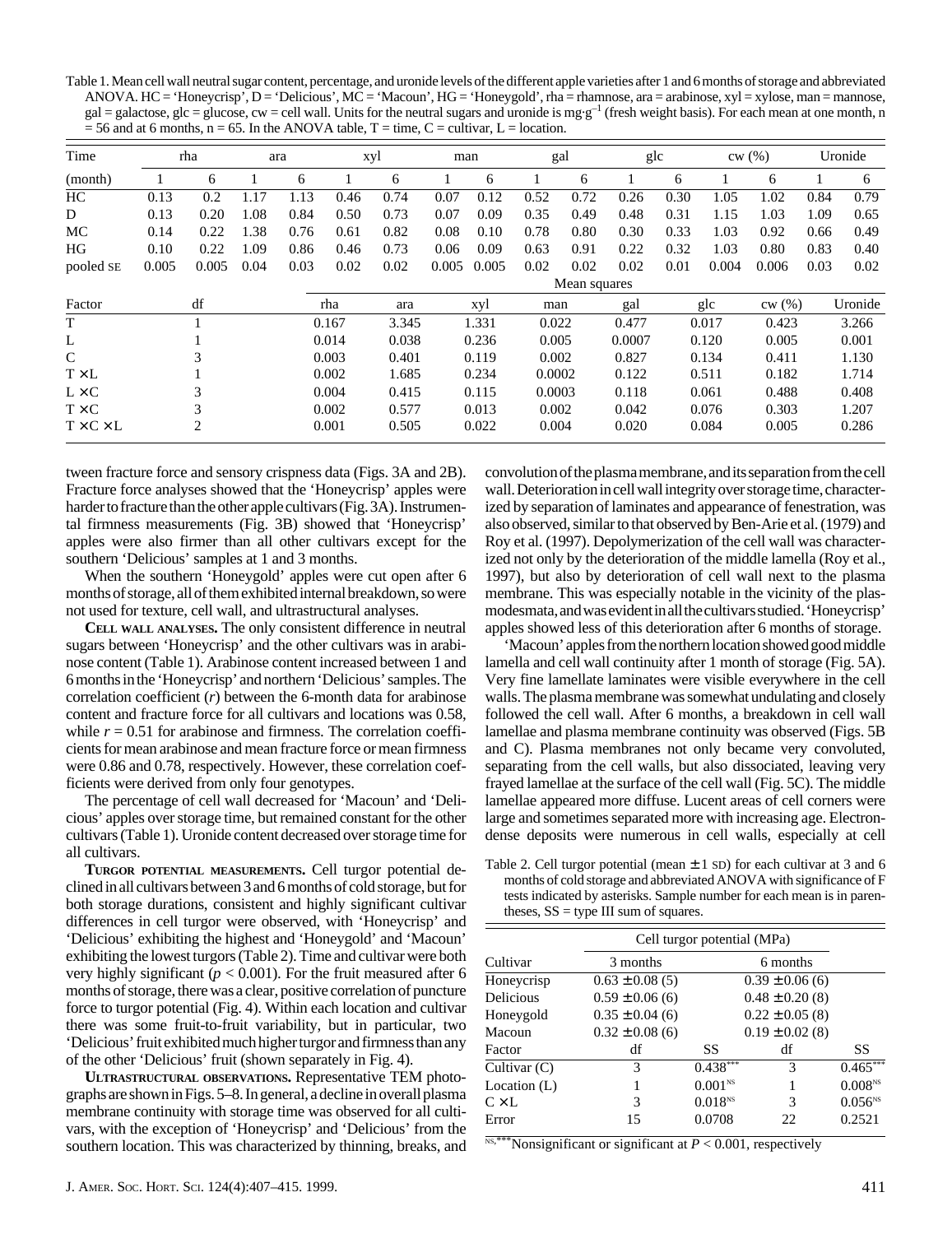

Fig. 4. (**above**) Relationship between tissue puncture force and cell turgor potential after 6 months of cold storage, measured on three to four fruit of each variety and orchard location ( $\blacktriangle = \text{Honeycrisp}$ ,  $\blacktriangleright = \text{Pelicious}$ ,  $\blacktriangleright = \text{Honeygold}$ , and ● = 'Macoun'; closed symbols = northern samples, open symbols = southern samples). Each point represents the mean value, with vertical and hortizontal lines representing  $\pm$  1 sp. Two 'Delicious' fruit from the southern orchard location that had particularly high turgor potential values are plotted separately from the other 'Delicious' fruit.

corners. There was a reduction of fine laminates to broader light and dark bands (Fig. 5B).

'Macoun' apples from the southern location, like the northern apples, showed extensive degradation of cell walls after 6 months. Some degradation was already observable after 1 month. Little of the laminated structure of the cell wall was visible and the plasma membrane was loosely attached, elongated, and convoluted (Fig. 5D). Very large electron-dense deposits were often seen in the cell walls at this stage. In older samples, many of the electron-lucent regions of the cell corners were coming apart, always starting from the intercellular space (Fig. 5E). Light and dark banding was visible instead of the fine laminated lamellae in the cell walls of most cells in older samples, as was the fraying of surface layers (Fig. 5F).

Northern 'Honeygold' apples showed more severe cell wall degradation than the 'Macoun' fruit (Fig. 6). One-month-old samples showed much better cell wall continuity than older apples. Fine laminations of lamellae were visible after 1 month, but after 6 months, they tended to break down, especially at cell corners, and become disorganized. Fenestrations were sometimes observed, especially starting at cell corners and extending to plasmodesmata (Figs. 6B and C).

Cell walls of 'Delicious' apples from both locations changed over time also, but not as much degradation was observed as in 'Macoun' and 'Honeygold' fruit (Fig. 7). Fine lamellar laminations were sometimes still visible after 6 months of storage (Figs. 7B and C). Light and dark banding of the cell wall was also seen in the older samples (Fig. 7E). In some of the 6-month-old samples, the light and dark patterns appeared as blotches instead of bands (Fig. 7F). Electron-lucent corner regions remained intact. Some cell wall lamellar integrity was lost around intercellular spaces. Plasma membranes tended to stain more densely in 6-month samples.

'Honeycrisp' samples from both locations showed

less plasma membrane and cell wall degradation than the other cultivars (Figs. 8A–F). Little or no depolymerization of cell wall lamellae was observed. Intercellular spaces also seemed to retain their integrity through 6 months (Figs. 8B and E). Most plasmodesmata looked as good in structural detail (note plasmodesmata pits and channels in Fig. 8C) at 6 months as at 1 month.

#### **Discussion**

These data show that 'Honeycrisp' is an unusual apple that is more firm and crisp than its parents. It maintained its crispness and

Fig. 5. (**below**) Transmission electron micrographs of representative 'Macoun' fruit, in which **A–C** are from the northern location and **D–F** are from the southern location. (**A**) Cell wall after 1 month of storage. Note the middle lamella (arrowheads), the finely laminated structure of the cell wall (cw), and the bound and continuous plasma membrane as it cups and follows the contour of the cell wall (small arrows); plastid (p). (**B**) Cell wall corner after 6 months. Densely staining deposits (d) are present in the corners, as are lucent (l) regions. (**C**) Cell wall between two cells after 6 months showing disorientation of the middle lamella (arrowheads). Note the degradation of the plasma membrane (m). (**D**) Electron-dense deposits cover large areas of the cell wall in 1-month-old fruit. (**E**) Cell corner with intercellular space and plasmodesmata after 6 months. (**F**) Cell wall after 6 months. Bar = 1  $\mu$ m unless otherwise indicated.

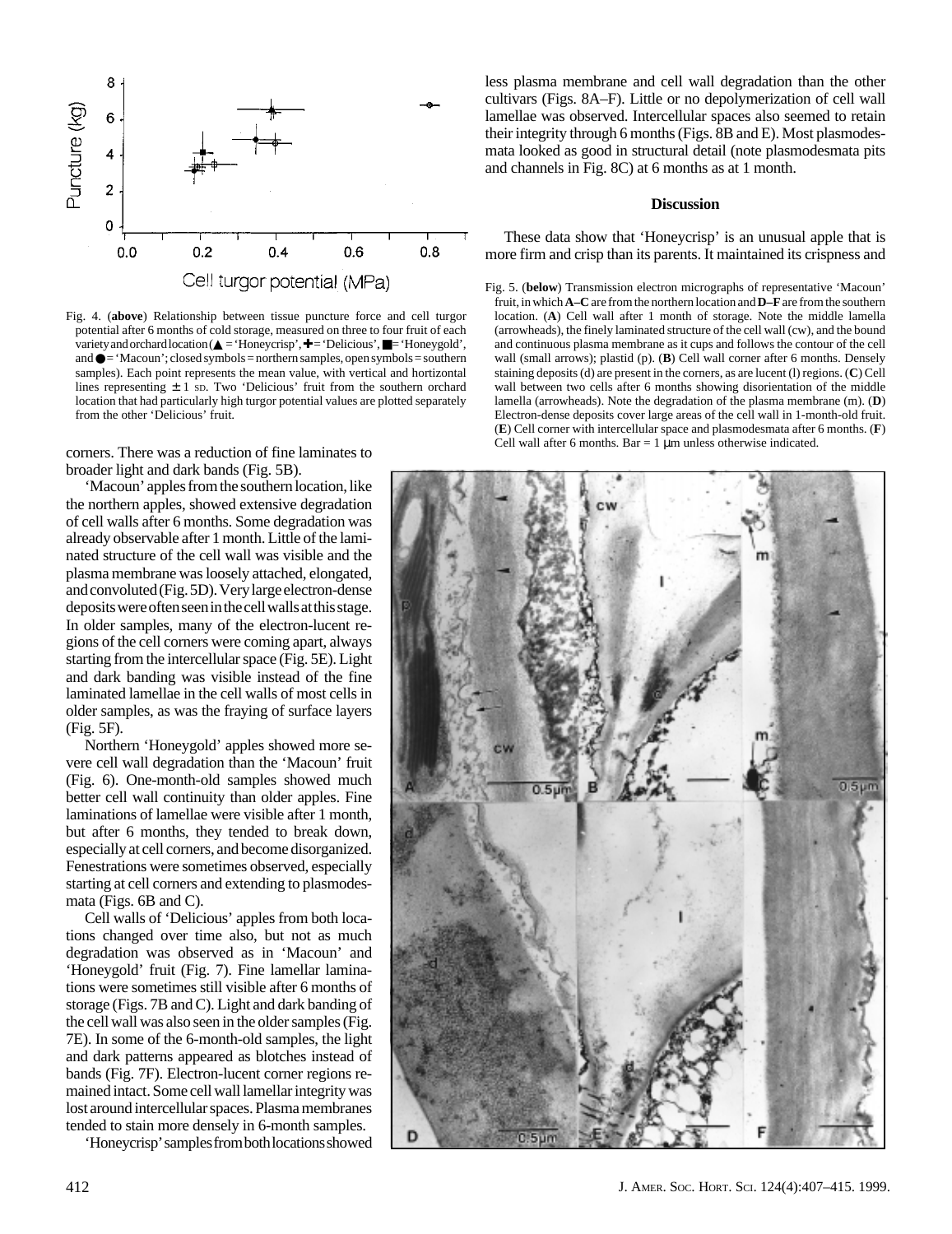

Fig. 6. (**above**) Transmission electron micrographs of representative 'Honeygold' fruit from the northern location. (**A**) Cell wall after 1 month showing plasmodesmata (pd). Note the separation of the plasma membrane (m) from the cell on the right, and frayed cell wall surface (arrowheads). (**B**) Cell wall after 6 months showing fenestration (f). (**C**) Cell wall junction after 6 months. Note the electron lucent (l) area. Bar =  $1 \mu$ m.

cell wall integrity through 6 months of cold storage without controlled atmosphere conditions. Two possible factors that may be involved in the maintenance of this crispness are high turgor potential and maintenance of cell wall integrity and arabinose content.

The positive relationship between cell turgor potential and tissue puncture firmness in these apple cultivars  $(Fig. 4)$  is consistent with the hypothesis that turgor may be generally an important component of the texture of plant tissues, as suggested for both carrot (*Daucus carota* L., Greve et al., 1994) and tomato (*Lycopersicon esculentum* Mill., Shackel et al., 1991) tissues. The fact that turgor potential generally declined over time in storage (Table 2) is also consistent with this hypothesis in that apple tissue firmness also generally declines over time in storage. With more extensive sampling it should be possible to determine whether each cultivar exhibits a unique relationship of firmness to turgor, or whether all cultivars are generally scattered around the same overall positive relation. If the two 'Delicious' fruit that had notably high firmness and turgor (Fig. 4) are indicative of a linear increase in firmness with turgor for the cultivars 'Macoun', 'Honeygold', and 'Delicious', then 'Honey-crisp' may be noteworthy in having a higher firmness for its level of turgor. This may indicate that both a turgor and a structural component of firmness may play a role in differentiating the postharvest behavior of 'Honeycrisp' from its parents and from 'Delicious'. On the other hand, it is possible that the relationship of firmness to cellular

turgor is similar in all these cultivars, and that the two high turgor 'Delicious' fruit (Fig. 4) indicate that an upper limit of tissue firmness is reached for turgors above ≈0.5 MPa. In any case, the range of turgors measured in these intact apples was quite substantial (0.1 to 0.8 MPa), generally much higher than turgors previously measured in ripening intact tomato fruit (0.0 to 0.1 MPa, Shackel et al., 1991), but similar to those reported for excised tissue of 'Cox's Orange Pippin' apples that were incu-

Fig. 7. (**below**) Transmission electron micrographs of representative 'Delicious' fruit; **A–C** are of northern fruit and **D–F** are of southern fruit. ( **A**) Cell corner with intercellular space (is) at 1 month. Note electron-lucent area (l). (**B–C**) Cell wall with plasmodesmata at 6 months. (**D–E**) Cell corners with electron-lucent (l) and electrondense (d) areas at 1 and 6 months, respectively. (**F**) Cell wall with degraded lamellae and laminations at 6 months. Note electron-dense middle lamella (arrowheads) and dense cell wall deposits (d).  $Bar = 1 \mu m$ .

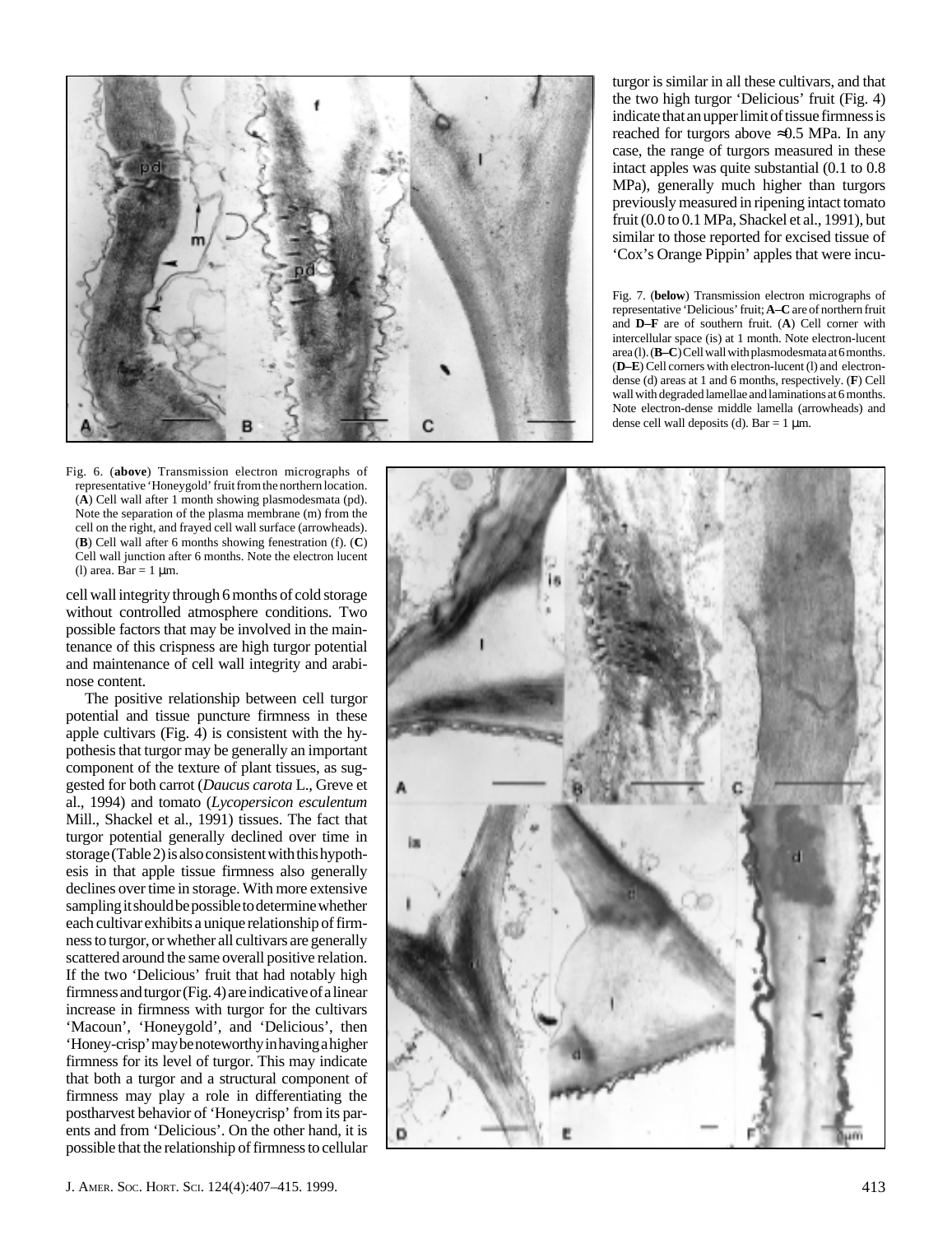

Fig. 8. Transmission electron micrographs of representative 'Honeycrisp' fruit; **A–C** are of northern fruit and **D–F** are of southern fruit. (**A**) Cell wall of 1 monthold fruit, showing detailed laminations and closely appressed plasma membrane. (**B**) Cell wall with intercellular space (is) at 6 months with electron-lucent (l) area. (**C**) Plasmodesmata (pd) between cells at 6 months. Note middle lamella (arrowheads). (**D**) Juncture of 3 cells at 1 month, showing electron-lucent (l) and electron-dense (d) regions. Arrowheads point to the middle lamella. (**E**) Cell wall with electron-lucent area at 6 months. (**F**) Plasmodesmata showing electrondense (d) deposits and some very fine laminations (arrowheads). Bar  $= 1$  mm unless otherwise indicated.

bated in an osmotic nutrient solution (Steudle and Wieneke, 1985). It is well known that the elastic properties of plant cells is strongly dependent on cell turgor potential (Steudle and Wieneke, 1985), and hence it should be anticipated that fruit cell turgor, and any physiological factor which may influence turgor, such as the presence of apoplastic solutes or the occurrence of water deficits in the fruit tissue, may have a strong influence on fruit physical characteristics such as firmness. Understanding the physiological basis for such differences in turgor may lead to a better general understanding of the postharvest behavior of these tissues.

The depolymerization of cell walls and plasma membranes demonstrated with transmission electron microscopy after 6 months of storage was extensive in some cells. However, the percentage of cells showing membrane deterioration was not quantified. Although there were many cells in 6-month-old 'Macoun' and 'Honeygold' fruit showing membrane separation and deterioration, there must have been enough intact cells to account for measurable turgor potential. Deterioration of cell walls was also difficult to quantify; however, spaces observed between plasma membranes and cell walls indicate that such deterioration was extensive at each plasmodesma in most samples except 'Honeycrisp'. Similar observations were also made by Fuller (1976) with 'Cox's Orange Pippin' and Ben-Arie et al. (1979) with 'Calville de San Sauveur'. This membrane separation may be a result of a loss in turgor potential or digestion of cell wall components. Glenn and Poovaiah (1990) reported fenestrations in stored 'Golden Delicious' apples. 'Macoun' and 'Honeygold' showed minor fenestrations after 6 months of cold storage. However, no fenestrations were observed in 'Delicious' or 'Honeycrisp' samples, even after 6 months of storage.

The role of arabinose in fruit firmness or crispness is less clear than that of turgor potential or cell wall integrity. There were large correlations between cultivar mean arabinose values at 6 months and firmness or fracture force. These relationships should be studied over a larger sample of genotypes and environments to determine whether high arabinose content after storage may indeed be a useful trait for apple breeders to consider in selection. For individual genotypes at each location, the correlation coefficients for arabinose content and fracture force or firmness were insignificant, making it difficult to determine from these data whether arabinose content has a

physiological role in the maintenance of fruit firmness.

Although more locations are necessary to make generalizations regarding location effects on fruit quality, the anomalous responses of the 'Delicious' fruit from the southern site compared with 'Delicious' from the northern site and the other cultivars may be due to its lack of adaptation in the northern site. Although 'Delicious' is commonly grown in the southeastern corner of Minnesota, and in orchards around the southern site in Wisconsin, the northern site is well north of the range that is recommended for 'Delicious' (Hoover and Zins, 1998). In this northern site the length of growing season is typically marginal for properly maturing 'Delicious' fruit and the trees are often injured by cold winter temperatures. This may have been a critical factor as the winter minimum temperature at the northern site was –38 °C in early February, 1996. The trees survived this episode but may have suffered damage to their vascular system that affected fruit maturity and ripening.

Overall, our data suggest that a comparison of apple cultivars can be useful in determining what factors are important in fruit texture.